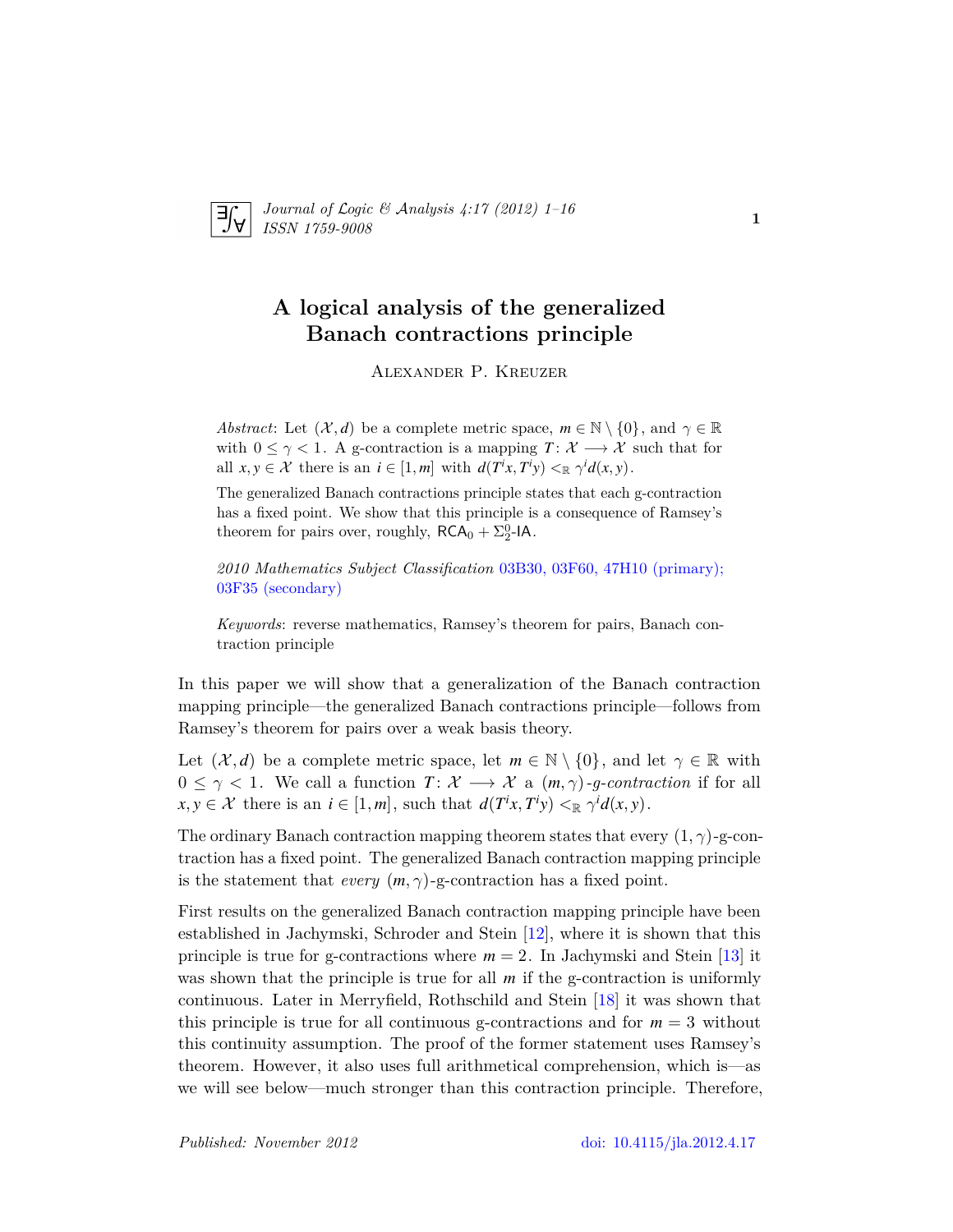this proof is not suitable for a faithful formalization. The principle in its full generality was finally proved in Arvanitakis [\[1\]](#page-14-1) and independently in Merryfield and Stein [\[19\]](#page-15-2).

## <span id="page-1-0"></span>**1 Logical Systems**

We will work in the second-order system  $RCA_0$  and its extension to all finite types  $RCA_0^{\omega}$ . This use of  $RCA_0^{\omega}$  is necessary since the operator *T* might be non-continuous and has to be presented by a type 2 object in general. (In [\[12\]](#page-14-0) it was shown that there exists a  $(3, \gamma)$ -g-contraction which is not continuous.)

The set of all finite types **T** is defined to be the smallest set that satisfies

$$
0 \in \mathbf{T}, \qquad \rho, \tau \in \mathbf{T} \Rightarrow \tau(\rho) \in \mathbf{T}.
$$

The type 0 denotes the type of natural numbers and the type  $\tau(\rho)$  denotes the type of functions from  $\rho$  to  $\tau$ . The type  $0(0)$  is abbreviated by 1 the type  $0(0(0))$  by 2. The type of a variable will sometimes be written as superscript of a term.

Equality  $=_0$  for type 0 objects will be added as a primitive notion to the systems together with the usual equality axioms. Higher type equality  $=_{\tau\rho}$  will be treated as abbreviation:

$$
x^{\tau\rho} =_{\tau\rho} y^{\tau\rho} := \forall z^{\rho} xz =_{\tau} yz.
$$

Define the recursor  $R_\rho$  of type  $\rho$  to be the functional satisfying

$$
R_{\rho}0yz =_{\rho} y, \qquad R_{\rho}(Sx^0)yz =_{\rho} z(R_{\rho}xyz)x.
$$

Let *Gödel's system T* be the **T**-sorted set of closed terms that can be build up from  $0^0$ , the successor function  $S^1$ ,  $\lambda$ -abstraction, and the recursors  $R_\rho$  for all finite types  $\rho$ . Denote by  $T_0$  the subsystem of Gödel's system T where primitive recursion is restricted to recursors  $R_0$ . The system  $T_0$  corresponds to the extension of Kleene's primitive recursive functionals to mixed types whereas full system *T* corresponds to Gödel's primitive recursive functionals, see [\[14,](#page-15-3) [10\]](#page-14-2) and [\[16\]](#page-15-4).

The system  $RCA_0^{\omega}$  is defined to be the extension of the term system  $T_0$  by  $\Sigma^0_1$ -induction, the extensionality axioms

$$
(\mathsf{E}_{\rho,\tau})\colon \forall z^{\tau\rho}, x^{\rho}, y^{\rho}\ (x =_{\rho} y \to zx =_{\tau} zy)
$$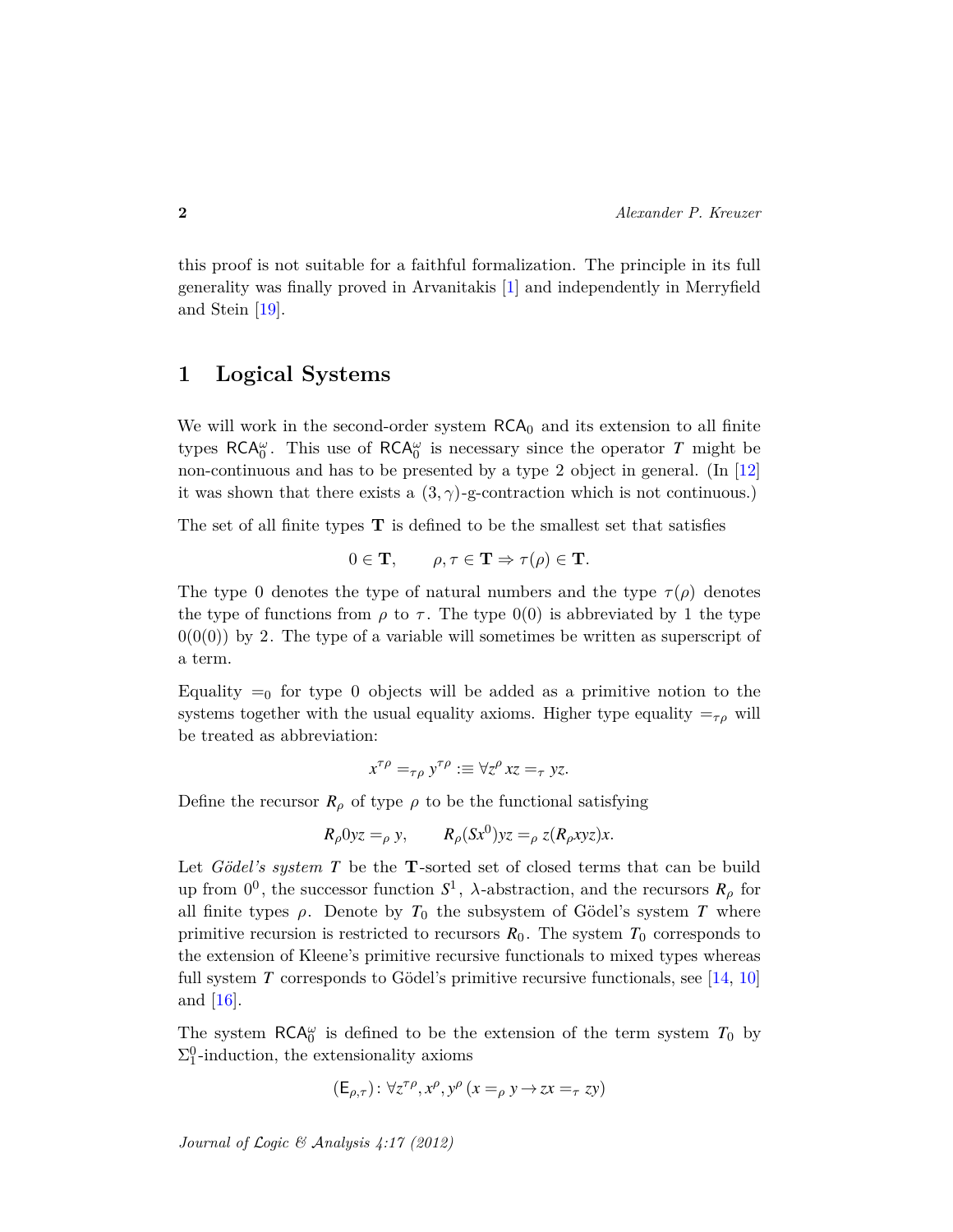for all  $\tau, \rho \in \mathbf{T}$ , and the schema of quantifier free choice restricted to choice of numbers over functions ( $\mathsf{QF\text{-}AC}^{1,0}$ ), i.e.

$$
\forall f^1 \exists x^0 \mathsf{A}_{qf}(f, x) \rightarrow \exists F^2 \forall f^1 \mathsf{A}_{qf}(f, F(f)).
$$

This schema is the higher order equivalent to recursive comprehension  $(\Delta_1^0$ -CA). (Strictly speaking the system  $\mathsf{RCA}^\omega_0$  was defined in  $[15]$  to contain only quantifier free induction instead of  $\Sigma_1^0$ -induction. Since  $\Sigma_1^0$ -induction is provable in that system, we may also add it directly.)

It is clear the  $RCA_0$  can be embedded into  $RCA_0^{\omega}$ . The system  $RCA_0^{\omega}$  is conservative over its second-order counterpart, where the second-order part is given by functions instead of sets. This second-order system can then be interpreted in  $RCA_0$ . See [\[15\]](#page-15-5).

A complete separable metric space  $(\hat{\mathcal{X}}, \hat{d})$  is represented as completion of a countable metric space  $(\mathcal{X}, d)$ . A point in  $\hat{\mathcal{X}}$  is given by a Cauchy sequence of elements of X having a fixed Cauchy-rate. Thus, a point in  $\hat{\mathcal{X}}$  is represented by a type 1 object. The metric  $\hat{d}$  is the continuous extension of  $d$  to  $\hat{\mathcal{X}}$ . Two points  $x, y \in \hat{\mathcal{X}}$  are defined to be equal  $(x =_{\hat{\mathcal{X}}} y)$  if  $\hat{d}(x, y) =_{\mathbb{R}} 0$ . A function *T* :  $\hat{X} \longrightarrow \hat{X}$  can then be represented by a type 2 object. To build the iteration  $T<sup>n</sup>$  of *T* we, in general, require the recursor  $R<sub>1</sub>$ , we will therefore work over  $RCA_0^{\omega} + (R_1)$ , where  $(R_1)$  is the axiom that states that the recursor  $R_1$  exists. See [\[16,](#page-15-4) Chapter 4]. Note that over  $\mathsf{RCA}^\omega_0$  the axiom  $(R_1)$  implies  $\Sigma^0_2$ -IA and that the provably recursive functions of  $RCA_0^{\omega} + (R_1)$  are that same as for  $\Sigma_2^0$ -IA, see [\[21\]](#page-15-6).

In case the function *T* is continuous in the sense of reverse mathematics, i.e. *T* has a continuous modulus of continuity, then *T* can be represented by a type 1 object (or a set), see [\[23\]](#page-15-7). One can prove the totality of the iteration  $T<sup>n</sup>$  in  $\Sigma_2^0$ -IA and, in fact, it is equivalent to  $\Sigma_2^0$ -IA, see [\[8,](#page-14-3) Theorem 4.3]. Thus, if one is only interested in such *T* one could weaken the base theory to  $RCA_0 + \Sigma^0_2$ -IA. (If one additionally assumes that  $\hat{\mathcal{X}}$  is compact then one could also use WKL instead of  $\Sigma^0_2$ -IA, see [\[8,](#page-14-3) Theorem 4.5].)

We are now in the position to define the generalized Banach contraction mapping principle formally. This definition is relative to  $\mathsf{RCA}^\omega_0 + (R_1)$ .

**Definition 1** Let  $GBCC_m$  be that statement that for each presentable complete separable metric space space  $(\mathcal{X}, d)$  and each function  $T: \mathcal{X} \longrightarrow \mathcal{X}$ , which is a  $(m, \gamma)$ -g-contraction for a  $\gamma$  with  $0 \leq \gamma < 1$  there exists a fixed point of *T*.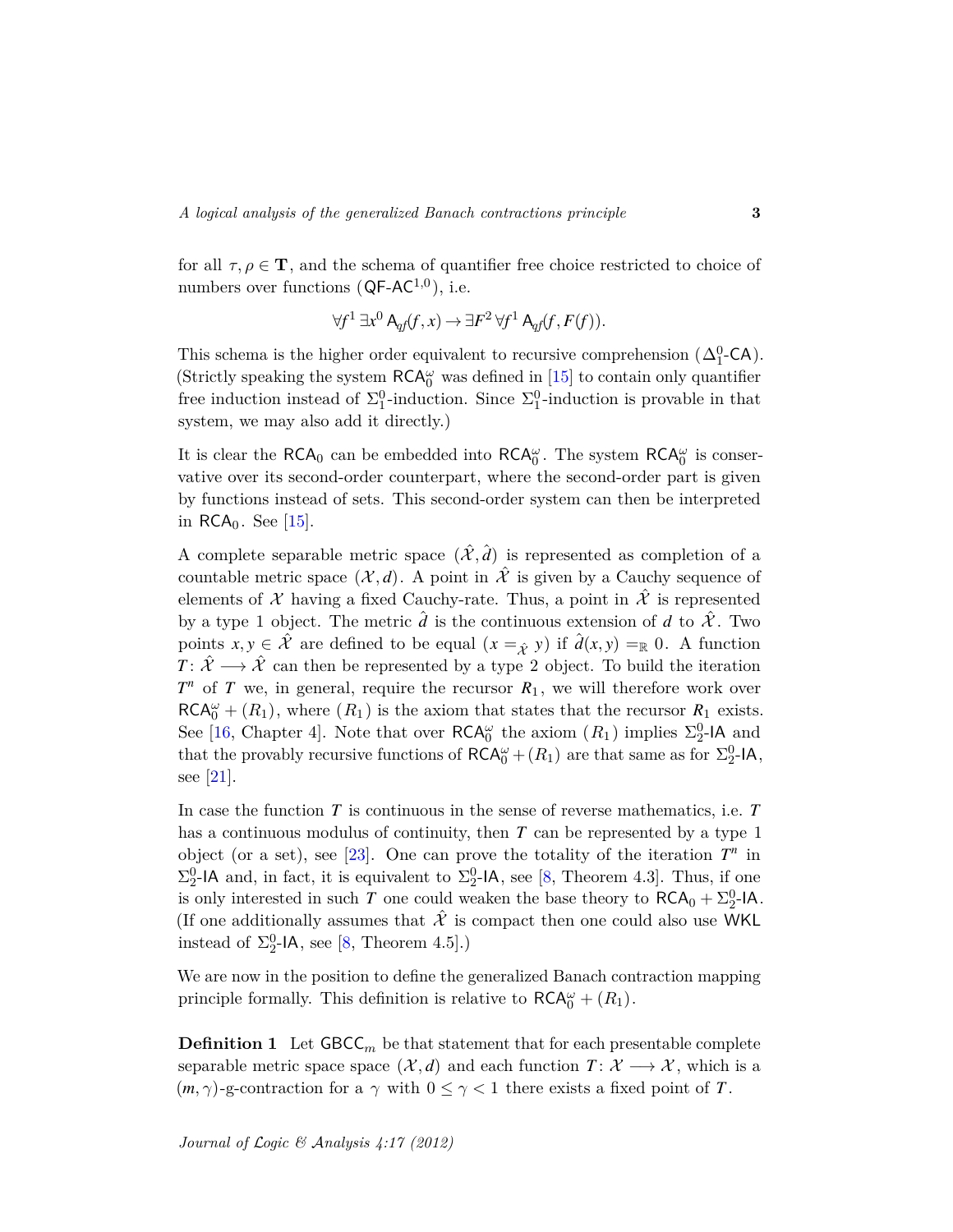Further, let GBCC :≡ ∀*m* GBCC*<sup>m</sup>* and let GBCC*cont <sup>m</sup>* , GBCC*cont* be the restriction of those principles to continuous functions *T* . (GBCC is an abbreviation for "Generalized Banach contraction conjecture".)

The definition of  $\mathsf{GBCC}_m^{cont}$ ,  $\mathsf{GBCC}^{cont}$  also makes sense in the weaker system  $RCA_0 + \Sigma_2^0$ -IA.

**Definition 2** (Ramsey's theorem for pairs) Let  $|X|^2$  be the set of all unordered pairs of *X*. *Ramsey's theorem for pairs and n colors*  $(RT_n^2)$  is the statement that for each coloring of pairs of N using *n* colors  $c: \mathbb{N}^2 \longrightarrow [0, n]$  there exists an infinite, homogeneous set *X*, i.e., *X* is infinite and the restriction of *c* to  $[X]^2$ is constant. *Ramsey's theorem for pairs and arbitrary many colors*  $(\mathsf{RT}^2_{<\infty})$  is defined to be  $\forall n \, RT_n^2$ .

It is easy to see that for each  $n \geq 2$  we have  $RCA_0 \vdash RT_2^2 \leftrightarrow RT_n^2$ . However,  $RT_{<\infty}^2$  is stronger than  $RT_2^2$ . Therefore, we can restrict our attention to  $RT_2^2$  and  $RT_{<\infty}^2$ . It is known that neither  $RT_2^2$  nor  $RT_{<\infty}^2$  imply arithmetical comprehension, [\[22\]](#page-15-8). For more details on the strength of these principles, see [\[3,](#page-14-4) [11\]](#page-14-5).

We will show the following theorem.

#### <span id="page-3-0"></span>**Theorem 3**

- (i)  $RCA_0 + \sum_{2}^{0} -1A \vdash RT_2^2 \rightarrow GBCC_m^{cont}$  for each *m*,
- (ii)  $RCA_0 + \Sigma_2^0 IA \vdash RT_{<\infty}^2 \rightarrow GBCC^{cont},$
- (iii)  $RCA_0^{\omega} + (R_1) \vdash RT_2^2 \rightarrow GBCC_m$  for each *m*,
- $(iv)$   $RCA_0^{\omega} + (R_1) \vdash (RT_{<\infty}^2 \land \Sigma_3^0 \text{-IA}) \rightarrow \text{GBCC}.$

Theorem [3](#page-3-0) is established by formalizing the proof of the generalized Banach contraction mapping principle of Fremlin [\[7\]](#page-14-6) and by using some ideas of the proof of [\[1\]](#page-14-1).

We will first prove the case where *T* is continuous and then extend it to the general case. Before we can do this, we provide some facts on Ramsey's theorem for pairs and some combinatorial lemmata.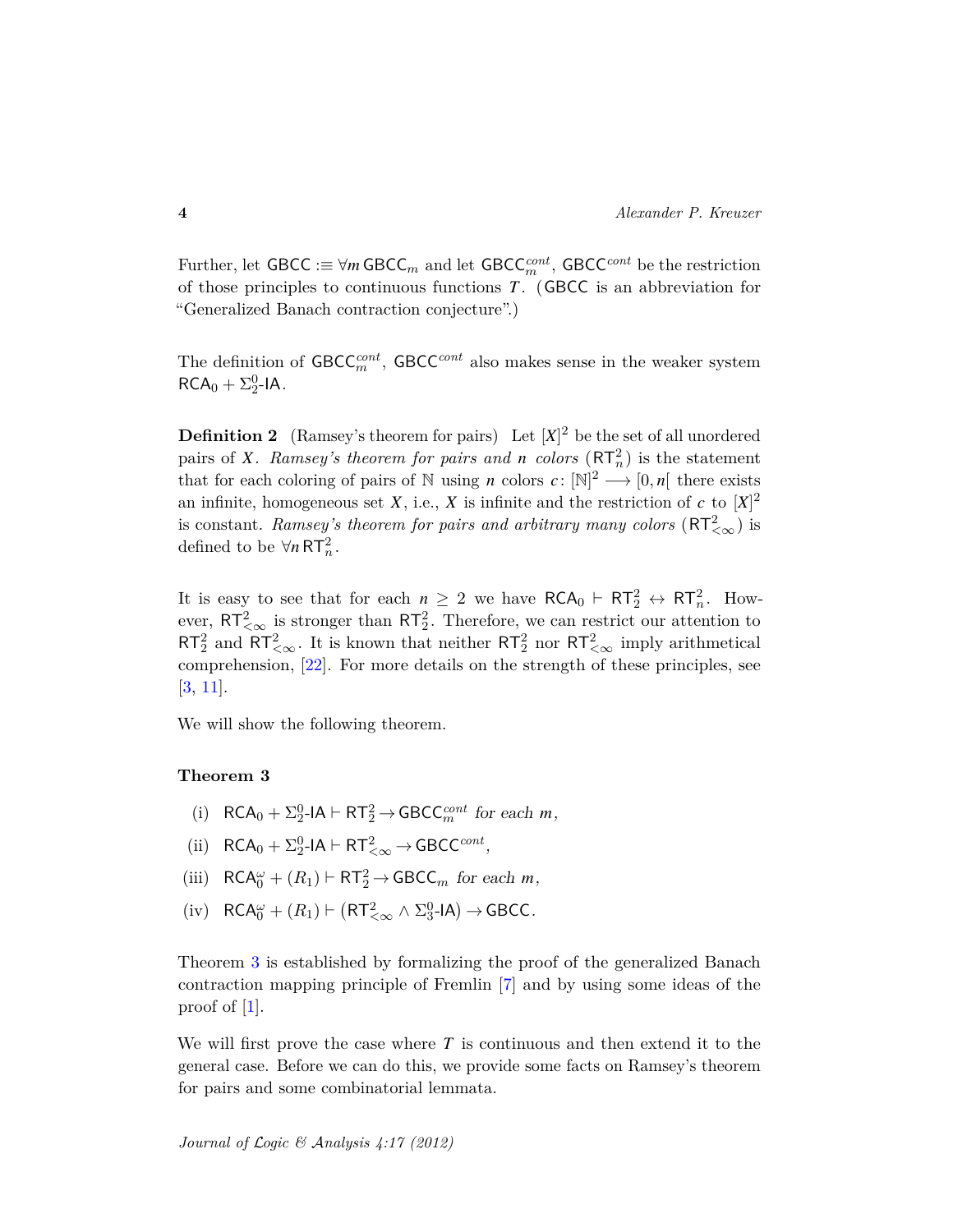## **2 Combinatorial lemmata**

A coloring  $c: [\mathbb{N}]^2 \longrightarrow [0,n]$  is *called* stable if  $c(\lbrace x, \cdot \rbrace)$  eventually becomes constant. The restriction of Ramsey's theorem for pairs to stable colorings is called *stable Ramsey's theorem for pairs* and denoted by  $\text{SRT}_2^2$  resp.  $\text{SRT}_{<\infty}^2$ .

A set *X* is called *cohesive* for a sequence  $(R_i)_{i \in \mathbb{N}}$  of subsets of  $\mathbb N$  if

$$
\forall i \ (X \subseteq^* R_i \vee X \subseteq^* \overline{R_i}) \ ,
$$

where  $X \subseteq^* Y := (X \setminus Y$  is finite).

The *cohesive principle* (COH) states that for every  $(R_i)_{i \in \mathbb{N}}$  an infinite, cohesive set exists. The following proposition shows that COH is the counterpart to the stable Ramsey's theorem.

<span id="page-4-2"></span>**Proposition 4**  $([3, 4])$  $([3, 4])$  $([3, 4])$  $([3, 4])$  $([3, 4])$ 

- RCA $_0 \vdash \mathsf{RT}^2_2 \leftrightarrow \mathsf{COH} \wedge \mathsf{SRT}^2_2$
- $\bullet \quad \mathsf{RCA}_0\vdash\mathsf{RT}^2_{<\infty}\leftrightarrow\mathsf{COH}\wedge\mathsf{SRT}^2_{<\infty}$

<span id="page-4-1"></span>**Proposition 5** ([\[3,](#page-14-4) Lemmas 7.10, 7.12], [\[5,](#page-14-8) [4\]](#page-14-7)) Over  $RCA_0$  the principle  $SRT_2^2$ is equivalent to the statement that for every  $\Delta_2^0$ -set *A* there exists an infinite set *X* such that  $X \subseteq A$  or  $X \subseteq \overline{A}$ .

The principle  $\mathsf{SRT}^2_{\leq \infty}$  is equivalent to the statement that for every finite  $\Delta^0_2$ -partition  $(A_i)_{i \leq n}$  of N there exists an  $i < n$  and an infinite set *X* such that  $X \subseteq A_i$ . (If *n* is uniformly bounded this principle follows from  $SRT_2^2$  by induction on the  $metalevel.<sup>1</sup>$  $metalevel.<sup>1</sup>$  $metalevel.<sup>1</sup>$ )

 $RCA_0 + SRT_{<\infty}^2 \vdash \forall n$  $\int$  for all partitions of  $\Delta_2^0$ -sets  $(A_i)_{i \leq n}$ there exists an infinite *X* and an *i* with  $X \subseteq A_i$ ,

and

for all 
$$
n
$$
  $RCA_0 + SRT_2^2$   $\vdash \forall n' \le n$  {for all partitions of  $\Delta_2^0$ -sets  $(A_i)_{i \le n'}$   
there exists an infinite  $X$  and an  $i$  with  $X \subseteq A_i$ .

<span id="page-4-0"></span><sup>&</sup>lt;sup>1</sup>Here and in the following we call a number in a statement uniformly bound if it is bound from outside of the logical system. In Proposition [5](#page-4-1) this means that we have that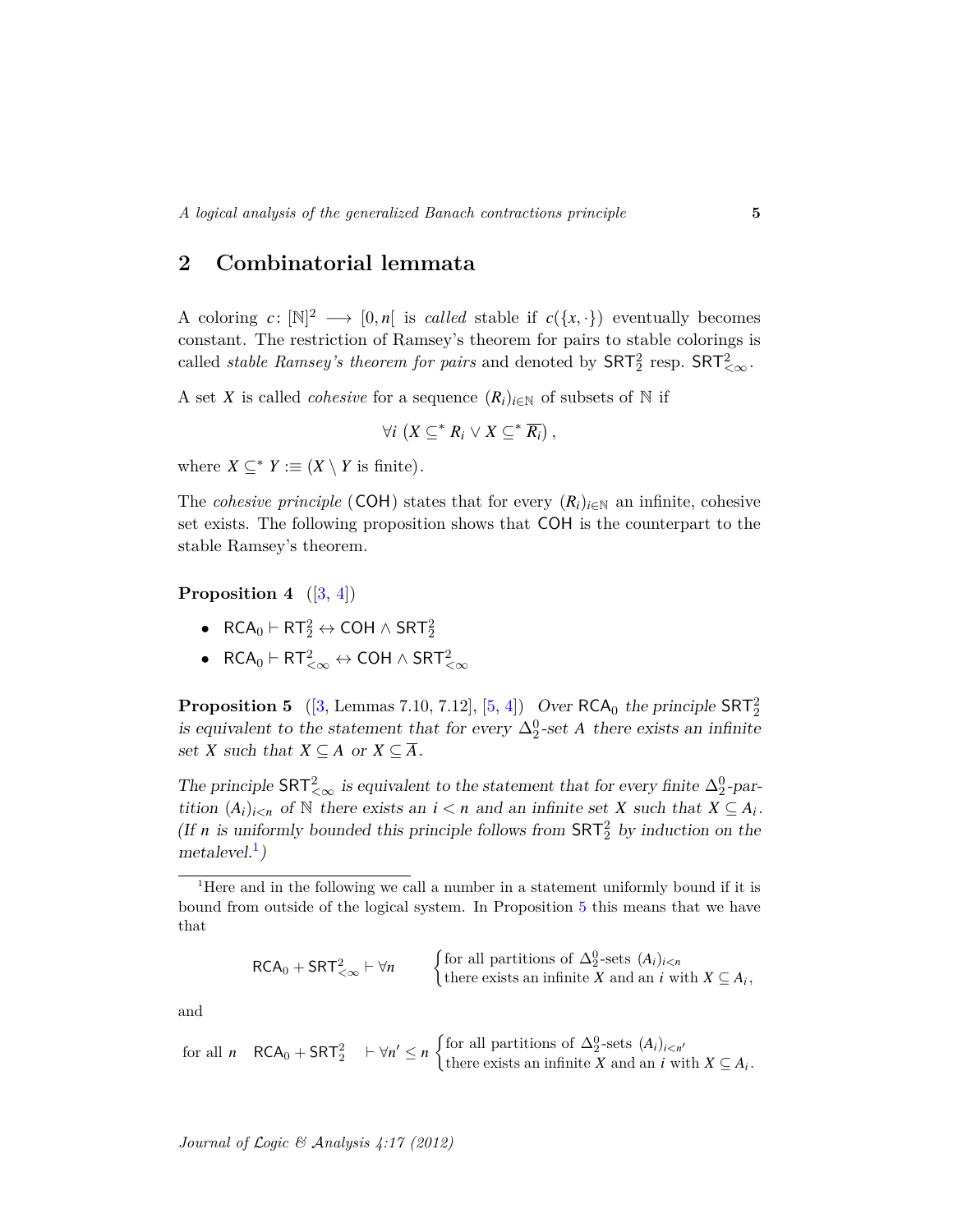<span id="page-5-1"></span>**Remark 6** (COH as partial non-principal ultrafilter) Let  $(R_i)_{i \in \mathbb{N}}$  be a sequence of sets  $R_i \subseteq \mathbb{N}$  and let *S* be an infinite cohesive set for this sequence.

Define  $\mathcal{F} \subseteq \mathcal{P}(\mathbb{N})$  by

$$
X\in\mathcal{F}\quad\text{iff}\quad S\subseteq^* X.
$$

Then as long as one is only concerned about sets in  $(R_i)_i$  the usual properties of a non-principal ultrafilter hold; i.e. let  $i, j \in \mathbb{N}$  then

- $R_i \subseteq R_i \land R_i \in \mathcal{F} \Rightarrow R_i \in \mathcal{F}$ ,
- $R_i, R_j \in \mathcal{F} \Rightarrow R_i \cap R_j \in \mathcal{F}$ ,
- $R_i \in \mathcal{F} \vee \overline{R_i} \in \mathcal{F}$  (by cohesiveness of *S*),
- $R_i \in \mathcal{F} \Rightarrow R_i$  is infinite.

In other words,  $F$  defines a non-principal ultrafilter in the algebra of sets created by  $(R_i)_i$ . Hence, if one can fix in advance a countable number of sets, for which the properties of a non-principal ultrafilter are needed, the ultrafilter may be replaced by the filter  $\mathcal F$ .

Note that the statement  $X \in \mathcal{F}$  is  $\Delta_2^0(S)$  for  $X \in (R_i)$ .

### **2.1 Syndetic sets**

**Definition 7** (Syndetic)

- Let  $m \geq 1$ . A set  $I \subseteq \mathbb{N}$  is called *m*-syndetic if for all  $k \in \mathbb{N}$  the set  $I \cap [k, k + m]$  is not empty.
- A set *I* ⊆ N is called *piecewise m-syndetic* if there exists arbitrary large intervals  $[j_1, j_2]$ , such that for all  $k \in [j_1, j_2 - m]$  the set  $I \cap [k, k + m]$  is not empty.

<span id="page-5-0"></span>**Lemma 8**  $(RCA_0 + SRT_{<\infty}^2)$  Let  $n \in \mathbb{N}$ . If  $(A_i)_{i \leq n}$  is a finite sequence of pairwise disjoint  $\Delta_2^0$ -subsets of  $\mathbb{N}$ , such that  $I := \bigcup_{i \leq n} A_i$  is *m*-syndetic for an *m*, then there exists an infinite set *X* such that  $X \subseteq A_i$  for an *i*.

This lemma requires  $SRT_2^2$  if *n* and *m* are fixed and  $SRT_{<\infty}^2$  otherwise.

**Proof** Define a  $\Delta_2^0$ -function  $f: \mathbb{N} \longrightarrow [0, n]$ , via a  $\Delta_2^0$ -formula for its graph, denoting to which set a number belongs, by

$$
f(x) := \begin{cases} i & \text{if } x \in A_i, \\ n & \text{otherwise.} \end{cases}
$$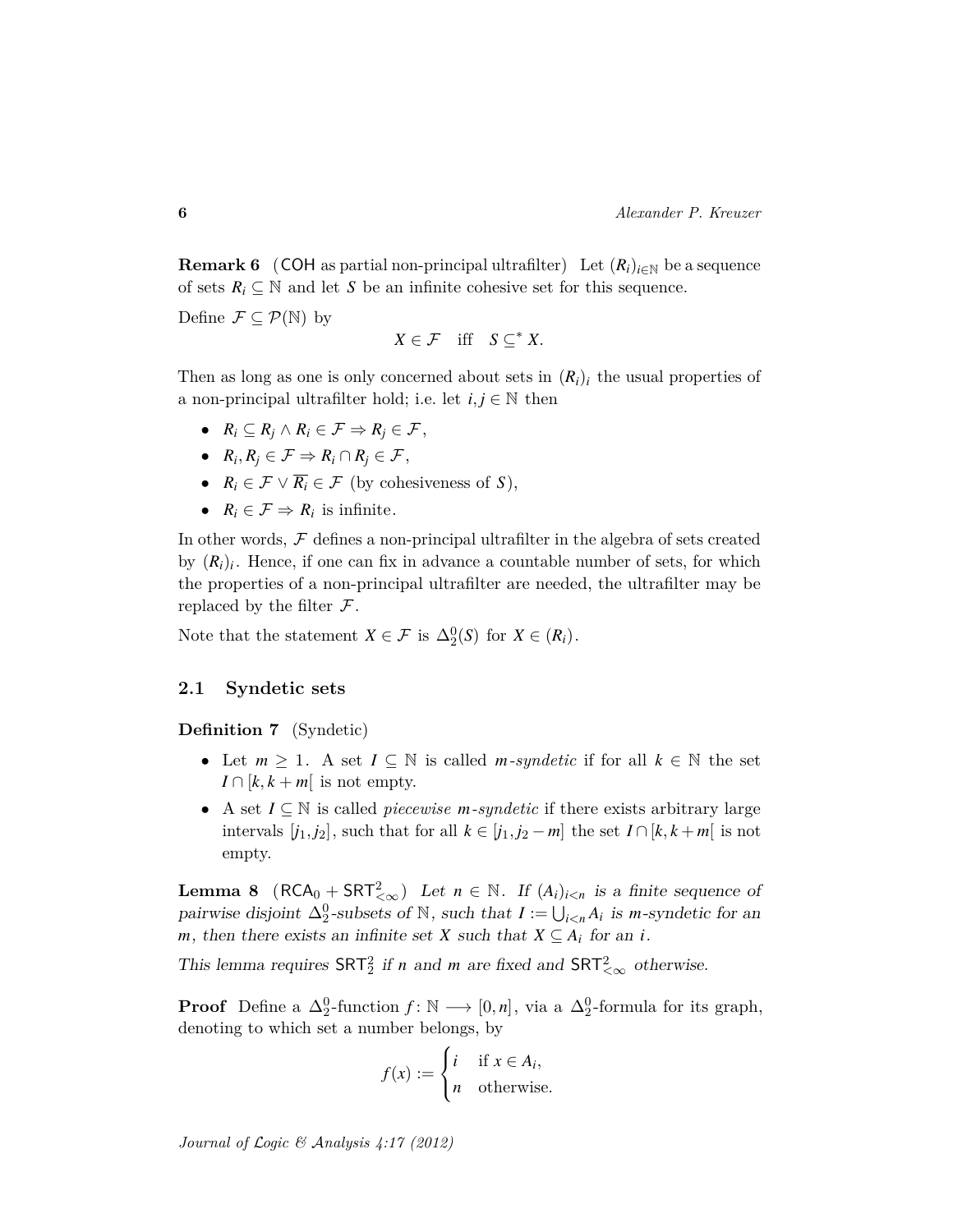We now divide the natural numbers into blocks of size *m*, and define the  $\Delta_2^0$ -function *g* assigning to each of those blocks the sequence of values of *f* on it:

$$
g(x) := \langle f(x \cdot m), \dots, f(x \cdot m + m - 1) \rangle
$$

Note that because *I* is *m*-syndetic  $g(x) \neq \langle n, \ldots, n \rangle$  for all *x*. The function  $g(x)$ defines a  $\Delta_2^0$ -partition  $(B_i)_{i \leq n'}$  of N with

$$
B_i := \{ x \mid g(x) = i \}, \qquad n' := \langle \underbrace{n, \ldots, n}_{m \text{ times}} \rangle.
$$

By Proposition [5](#page-4-1) we can find an infinite set *Y* on which *g* is constant. Since  $g(Y) \neq \langle n, \ldots, n \rangle$  there is a  $j < m$  such that  $(g(Y))_j \neq n$ . Let  $X := \{x \cdot m + j \mid n\}$  $x \in Y$ . By definition *f* is constant on *X* and  $f(X) \neq n$ . Thus,  $X \subseteq A_{f(X)}$ .  $\Box$ 

The original proof of Arvanitakis uses the well known fact that piecewise syndetic is a partition stable property. This was proved by Brown in [\[2\]](#page-14-9) and others later, see for instance [\[9,](#page-14-10) Theorem 1.23]. These proofs use the Bolzano-Weierstraß principle for the Cantor space and hence comprehension and are, therefore, not faithful, i.e. the proofs do not formalize in a system weaker than  $ACA_0$ . Luckily we only need the following weaker facts about partitions of even syndetic sets and not piecewise syndetic sets.

The following two lemmas are based on [\[2,](#page-14-9) Lemma 1].

<span id="page-6-0"></span>**Lemma 9** ( $RCA_0$ ) Let *X* be an *m*-syndetic set. If *X* is partitioned into 2 parts  $A_0$ ,  $A_1 = X \setminus A_0$  then either each  $A_i$  is piecewise *m*-syndetic or there are  $i < 2$  and  $k$  such that  $A_i$  is  $k$ -syndetic.

**Proof** Suppose that there is no  $k$  such that  $A_0$  is  $k$ -syndetic. Then there are intervals *I* of arbitrary length such that  $A_0 \cap I = \emptyset$ . This means that  $A_1 \cap I = X \cap I$  hence  $A_1$  is piecewise *m*-syndetic. Same for  $A_0$ .  $\Box$ 

<span id="page-6-1"></span>**Corollary 10** ( $RCA_0 + \sum_{i=1}^{0} A$ ) Let *X* be an *m*-syndetic set. If *X* is partitioned into finitely many parts  $(A_i)_{i \leq n}$  then there is an  $J \subseteq [0, n]$  and an k such that each  $A_i$  with  $i \in J$  is piecewise  $k$ -syndetic and  $Y := \bigcup_{i \in J} A_i$  is  $k$ -syndetic.

If the numbers of partitions *n* is uniformly bounded no  $\Sigma_2^0$ -IA is needed.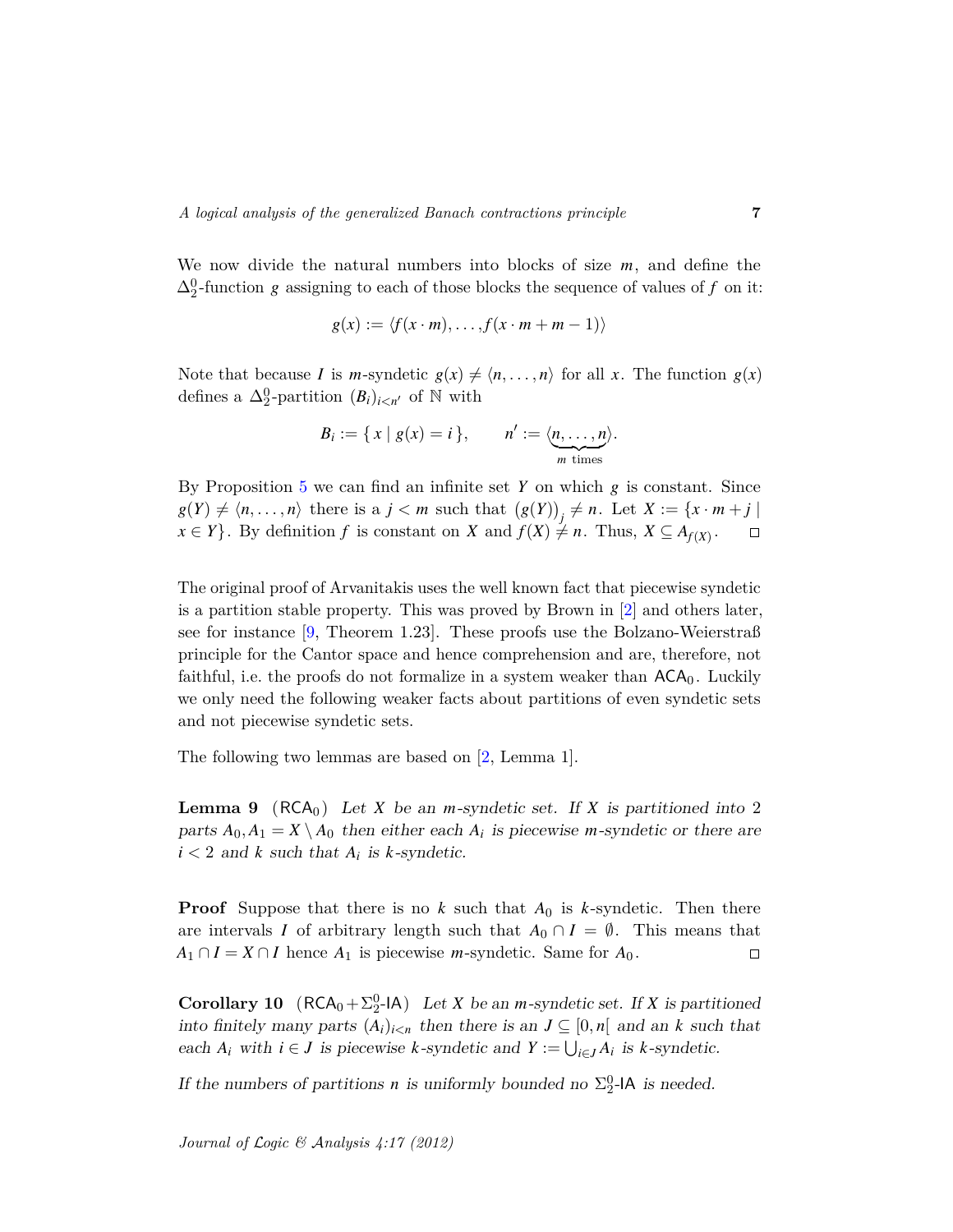**Proof** Note that being *k*-syndetic is a  $\Pi_1^0$ -statement  $(\forall x \exists y < x + k \ (y \in X)).$ We search for a  $\subseteq$ -minimal set  $J \subseteq [0, n]$ , such that there is a k with  $\bigcup_{i \in J} A_i$  is *k*-syndetic. To do so we build by finite  $\Sigma_2^0$ -comprehension a finite sequence *s* such that

 $(s)$ <sub>j</sub> = 0 iff  $\left\{\begin{matrix} \text{there is a } k \text{, such that if } j \text{ codes the set } J \end{matrix}\right\}$ then  $\bigcup_{i \in J} A_i$  is *k*-syndetic

and then search for a minimal set. This finite comprehension requires  $\Sigma^0_2$ -induction if greatest index of a set  $J \subseteq [0, n]$  is not fixed, i.e. if *n* is not uniformly bounded.

The case  $J = \emptyset$  is ruled out because then  $\bigcup_{i \in J} A_i = \emptyset$  and thus would not be syndetic. Let  $j \in J$ . Heading for a contradiction suppose that  $A_j$  is not piecewise *k*-syndetic. Then by Lemma [9](#page-6-0) the set  $\bigcup_{i \in J \setminus \{j\}} A_i$  must be *m*-syndetic for an *m*. Thus, *J* is not ⊆-minimal with this property which contradicts our choice of *J* .  $\Box$ 

Combining Lemma [8](#page-5-0) and Corollary [10](#page-6-1) we obtain the following proposition.

<span id="page-7-0"></span>**Proposition 11** ( $RCA_0 + SRT_{<\infty}^2 + \Sigma_3^0$ -IA) Let *X* be an *m*-syndetic set. If *X* is partitioned into  $\Delta_2^0$ -sets  $(A_i)_{i \leq n}$ , then there exists an *i* such that  $A_i$  is piecewise *k*-syndetic and an infinite set *I* such that  $I \subseteq A_i$ . Note that we do not require *I* to be piecewise syndetic.

If *n* is uniformly bounded only  $\textsf{SRT}_2^2$  is needed. Otherwise,  $\Sigma_3^0$ -IA and  $\textsf{SRT}_{< \infty}^2$ is needed.

**Proof** By Corollary [10](#page-6-1) we can find a set *J* such that  $(A_i)_{i \in J}$  is syndetic and each  $A_i$  with  $i \in J$  is piecewise syndetic. Note that  $\Sigma_3^0$ -induction is needed since the partition is  $\Delta_2^0$ . An application of Lemma [8](#page-5-0) now proves the proposition.

## **3 The proof of** GBCC

### **3.1 The continuous case**

Fix a provably presentable complete separable metric space  $(\mathcal{X}, d)$  and a  $(m, \gamma)$ -g-contraction  $T: \mathcal{X} \longrightarrow \mathcal{X}$  which is continuous.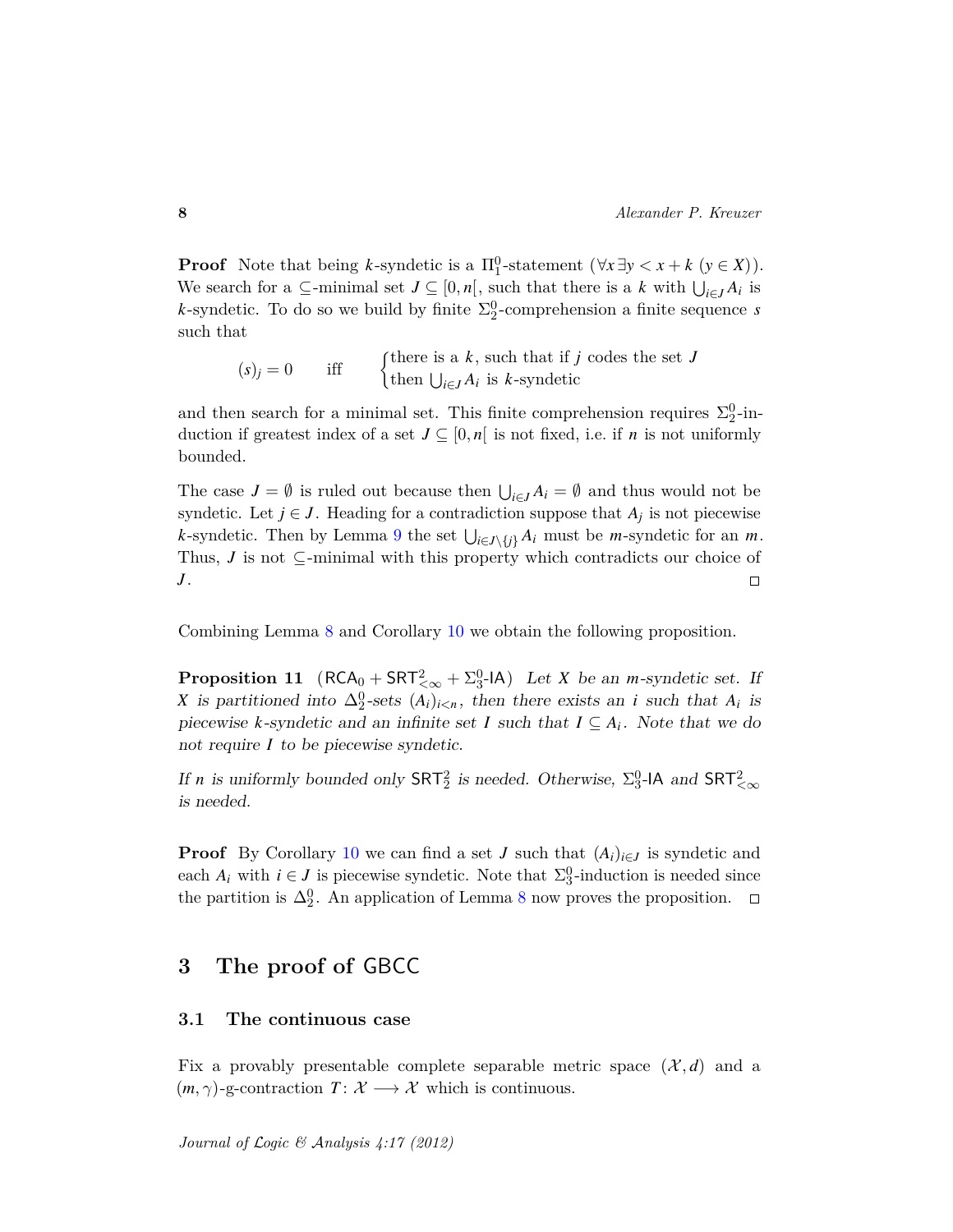<span id="page-8-0"></span>**Lemma 12**  $(RCA_0 + \sum_{2}^{0} - |A|, [7, Lemma 2])$  $(RCA_0 + \sum_{2}^{0} - |A|, [7, Lemma 2])$  $(RCA_0 + \sum_{2}^{0} - |A|, [7, Lemma 2])$  For all points  $x, y \in \mathcal{X}$  the set  $I := \{ i \in \mathbb{N} \mid d(T^i x, T^i y) \leq \mathbb{R} \gamma^i d(x, y) \}$ 

is *m*-syndetic.

**Proof** By the g-contraction property  $I \cap [1, m] \neq \emptyset$  and for each  $i \in I$  there is a  $j \in [1, m]$  such that  $i + j \in I$ .  $\Box$ 

<span id="page-8-1"></span>**Lemma 13** ( $RCA_0 + \sum_{2}^{0}$ -IA, [\[18,](#page-15-1) Lemma 1], [\[7,](#page-14-6) Lemma 5]) For each  $x \in \mathcal{X}$ there exists an  $M >_{\mathbb{R}} 0$  such that the set

$$
I := \{ i \in \mathbb{N} \mid d(T^i x, x) <_{\mathbb{R}} M \}
$$

is *m*-syndetic.

**Proof** Let  $M = \frac{2}{1-\gamma} \max_{i \in [0,m]} d(T^i x, x)$ . (We assume that  $Tx \neq x$  *x* here, otherwise we would be done.) It is clear that  $0 \in I$ . For each  $i \in I$  there is a  $j \in [1,m]$  such that  $d(T^{j+i}x, T^jx) \leq_{\mathbb{R}} \gamma^j d(T^ix, x) \leq_{\mathbb{R}} \gamma M$  and hence

$$
d(T^{i+j}x, x) \leq_{\mathbb{R}} \gamma M + d(T^jx, x) \leq_{\mathbb{R}} \gamma M + (1 - \gamma)M = M
$$

and thus  $i + j \in I$ .

**Remark 14** It is clear that the Lemmas [12](#page-8-0) and [13](#page-8-1) also hold for non-continuous *T* if the theory  $\mathsf{RCA}_0 + \Sigma_2^0\text{-}\mathsf{IA}$  is replaced by  $\mathsf{RCA}_0^\omega + (R_1)$ .

<span id="page-8-5"></span>**Lemma 15**  $(RCA_0 + \Sigma_3^0 - IA + RT_{<\infty}^2, [1, 4.2], [7, Lemma 4])$  $(RCA_0 + \Sigma_3^0 - IA + RT_{<\infty}^2, [1, 4.2], [7, Lemma 4])$  $(RCA_0 + \Sigma_3^0 - IA + RT_{<\infty}^2, [1, 4.2], [7, Lemma 4])$  $(RCA_0 + \Sigma_3^0 - IA + RT_{<\infty}^2, [1, 4.2], [7, Lemma 4])$  $(RCA_0 + \Sigma_3^0 - IA + RT_{<\infty}^2, [1, 4.2], [7, Lemma 4])$ Let  $R \subseteq \mathbb{N} \times \mathbb{N}$  be such that

- <span id="page-8-3"></span>(i) the set  $\{i \mid (i,0) \in R\}$  is *m*-syndetic,
- <span id="page-8-4"></span>(ii) for every  $(i, j) \in R$  the set  $\{k \mid (i + k, j + k) \in R\}$  is *m*-syndetic.

Then there exists an infinite set *I* and a piecewise syndetic  $\Delta_2^0$ -set  $\tilde{I}$  such that *I* ⊆  $\tilde{I}$  ⊆ ℕ and for every  $i, j \in \tilde{I}$  there is a *k* with

<span id="page-8-2"></span>
$$
(1) \qquad (k,i) \in R \text{ and } (k,j) \in R.
$$

If *m* is fixed then  $RT_2^2$  suffices. If the existence of an *I*, such that for all  $i, j \in I$ there is a *k* satisfying [\(1\)](#page-8-2), is sufficient (in other words the  $\Delta_2^0$ -set  $\tilde{I}$  is not needed) then  $RT_{<\infty}^2$  suffices. Otherwise,  $RT_{<\infty}^2$  and  $\Sigma_3^0$ -IA is needed.

 $\Box$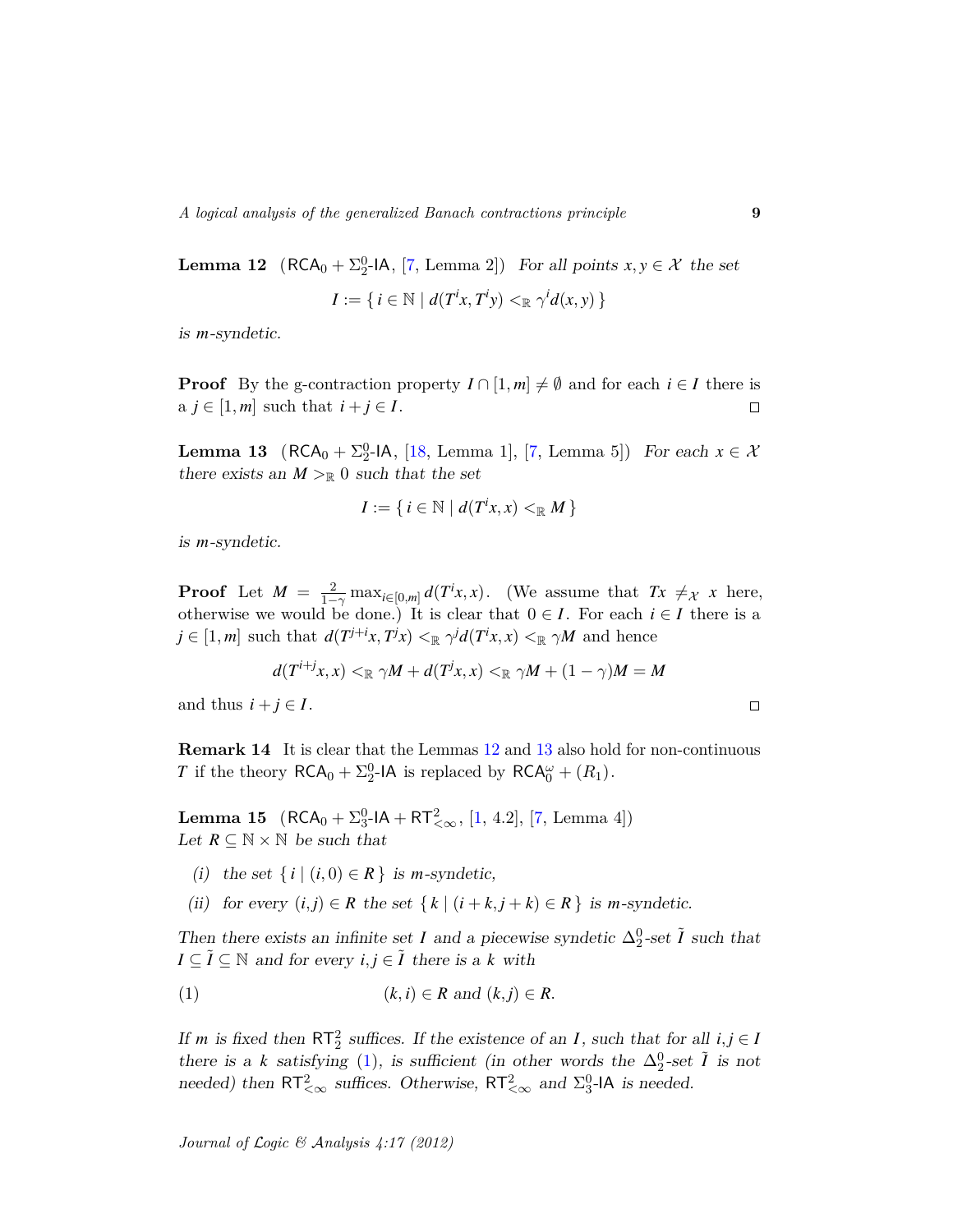**Proof** We claim that *R* meets  $[l, l + 2m] \times [k, k + m]$  for all  $k, l \in \mathbb{N}$  with  $k \leq l$ . To prove this claim note that by [\(i\)](#page-8-3) there is an  $i \in [l - k, l - k + m]$  such that  $(i, 0) \in R$ , and by [\(ii\)](#page-8-4) there is now a  $j \in [k, k + m]$  such that  $(i + j, j) \in R$  and that also  $(i + j, j) \in [l, l + 2m] \times [k, k + m]$ .

For each  $i \in \mathbb{N}$  and  $j < 2m$  let  $L_{ij} := \{ l \mid (l + j, i) \in R \}$ . Using the cohesive principle (which follows from  $RT_2^2$ , see Proposition [4\)](#page-4-2) we find a cohesive set *S* for  $(L_{ij})_{i,j}$  and a non-principal ultrafilter  $\mathcal{F} := \{ X \mid S \subseteq^* X \}$  in the algebra created by  $(L_{ij})$ . The ultrafilter is  $\Delta_2^0$ , see Remark [6.](#page-5-1)

By the claim it follows that

$$
\bigcup_{\substack{i \in [k,k+m[ \\ j < 2m}} L_{ij} \supseteq [k,\infty[.
$$

Hence by the ultrafilter property of F there is for each  $k$  some  $i \in [k, k + m]$ and  $j < 2m$  such that  $L_{ij} \in \mathcal{F}$ .

Now for  $j < 2m$  define  $I_j := \{i \mid L_{ij} \in \mathcal{F}\}\$ . Observe that by the previous argument the set  $\bigcup_{j<2m} I_j$  is *m*-syndetic. The sets  $I_j$  are  $\Delta_2^0$ -set since  $\mathcal F$  is.

Using Proposition [11](#page-7-0) we can find an infinite set  $I$  and a  $j$  such that  $I_j$  is piecewise syndetic and  $I \subseteq I_j$ .

If  $i, i' \in I_j$ , then  $L_{ij}$  and  $L_{i'j}$  belong to  $\mathcal F$ , so they cannot be disjoint. Thus, there is some *l* such that  $(l + j, i)$  and  $(l + j, i')$  belong to *R*. Hence, *I* and  $\hat{I} = I_i$  satisfies the lemma. If one is only interested in *I* then Lemma [8](#page-5-0) instead of Proposition [11](#page-7-0) suffices.  $\Box$ 

We are now in the position to show Theorem [3](#page-3-0) restricted to the continuous case, i.e.

- <span id="page-9-0"></span>(i)  $RCA_0 + \sum_{2}^{0} -1A \vdash RT_2^2 \rightarrow GBCC_m^{cont}$  for each *m*,
- (ii)  $RCA_0 + \Sigma_2^0 \text{-IA} \vdash RT_{<\infty}^2 \rightarrow GBCC^{cont}.$

**Proof of Theorem [3](#page-3-0) for the continuous case** Fix an arbitrary  $x \in \mathcal{X}$ . By Lemma [13](#page-8-1) an  $M >_{\mathbb{R}} 0$  exists, such that  $\{i \mid d(T^i x, x) <_{\mathbb{R}} M\}$  is *m*-syndetic. We further may assume that  $M >_{\mathbb{R}} d(Tx, x)$ . Let  $R \subseteq \mathbb{N} \times \mathbb{N}$  be the relation

$$
R:=\left\{ (i,j) \mid d(T^ix,T^jx)<\mathbb{R} M\gamma^j\right\}
$$

By definition  $\{i \mid (i,0) \in R\}$  is *m*-syndetic. If  $(i,j) \in R$  then

$$
\{k \mid (i+k,j+k) \in R\} \supseteq \left\{k \mid d(T^{i+k}x, T^{j+k}x) <_{\mathbb{R}} \gamma^k d(T^i x, T^j x)\right\}
$$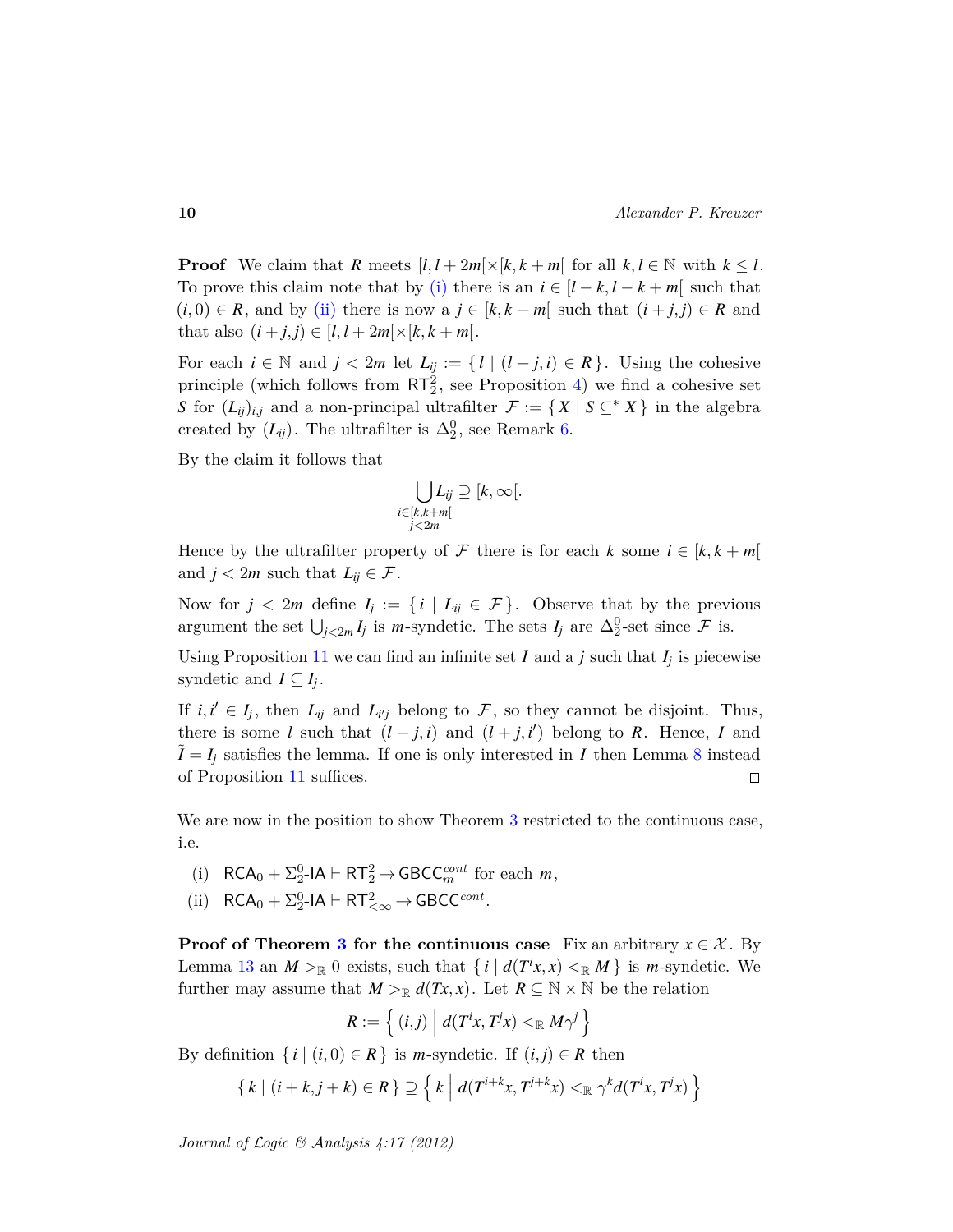and hence is by Lemma [12](#page-8-0) also *m*-syndetic.

The set *R* satisfies the assumptions of Lemma [15.](#page-8-5) This lemma is not directly applicable since the set *R* is just a  $\Sigma_1^0$ -set because  $\lt_{\mathbb{R}}$  is a  $\Sigma_1^0$ -statement. However, we can easily build a recursive set  $R' \subseteq R$  satisfying also the assumptions of Lemma [15:](#page-8-5) By  $QF-AC^{0,0}$  and the properties of *R* we can find a function *f*<sub>1</sub>(*i*, *w*) such that if *w* is a witness for (*i*, 0)  $\in$  *R* then *f*<sub>1</sub>(*i*, *w*) = (*k*, *w*<sup>'</sup>) with  $k < m$  and *w*<sup>*w*</sup> witnesses that  $(i + k + 1, 0) \in R$ . Similarly there exists a function  $f_2(i,j,w) = (k, w')$  for the second property. Now let *w* be a witness for the fact that  $(1,0)$  is in  $\mathbb{R}$ . Let

$$
R'_0 := \{ (1, 0, w) \},
$$
  
\n
$$
R'_{n+1} := \{ (i + k + 1, 0, w') \mid (i, 0, w) \in R'_n \text{ and } f_1(i, w) = (k', w') \}
$$
  
\n
$$
\cup \{ (i + k + 1, j + k + 1, w') \mid (i, j, w) \in R'_n \text{ and } f_2(i, j, w) = (k', w') \},
$$

and let  $R'$  be the projection of  $\bigcup_n R'_n$  to the first two components. The membership in  $R'$  is decidable, since the first component of the elements of the sets  $(R'_n)$ always increases and thus  $(i, j) \in R'$  iff  $\exists w (i, j, w) \in \bigcup_{n \leq i} R'_n$ . The  $\exists$ -quantifier here is decidable since the sets  $(R_n)$  are finite. By definition  $R'$  satisfies the assumptions of Lemma [15](#page-8-5) and is a subset of *R*.

Hence there is an infinite set  $I \subseteq \mathbb{N}$  such that for all  $i, j \in I$  there is a  $k \in \mathbb{N}$ such that  $(k, i), (k, j) \in \mathbb{R}^{\prime} \subseteq \mathbb{R}$ . By definition of  $\mathbb{R}$  we have

$$
d(T^ix, T^jx) \leq_{\mathbb{R}} d(T^kx, T^ix) + d(T^kx, T^jx) \leq_{\mathbb{R}} M\gamma^i + M\gamma^j \underset{i,j \to \infty}{\longrightarrow} 0.
$$

Thus, the sequence  $(T^i x)_{i \in I}$  is a Cauchy-sequence with Cauchy-rate  $2M\gamma^i$  and admits a limit point, call it *z*.

Note that by continuity of *T* for all *k* we have

$$
\lim_{i \in I} T^{i+k} x = T^k z.
$$

Since  $(1,0) \in R'$ , the set  $L := \{ k \mid (1 + k, k) \in R' \} \subseteq \{ k \mid (1 + k, k) \in R \}$  is *m*-syndetic and so we can find for every  $i \in I$  a  $j_i \in [0, m]$  such that  $i + j_i \in L$ , i.e.

$$
d(T^{i+j_i+1}x, T^{i+j_i}x) \leq_{\mathbb{R}} M \gamma^{i+j_i}.
$$

By the infinite pigeonhole principle there is a *j* and an infinite set  $J \subseteq I$  on which  $j_i = j$  is constant. For every  $i \in J$  then holds

$$
d(T^{j}z, T^{j+1}z) \le d(T^{j}z, T^{i+j}x) + d(T^{i+j}x, T^{i+j+1}x) + d(T^{i+j+1}x, T^{j+1}z)
$$
  
 
$$
\le d(T^{j}z, T^{i+j}x) + M\gamma^{i+j} + d(T^{i+j+1}x, T^{j+1}z)
$$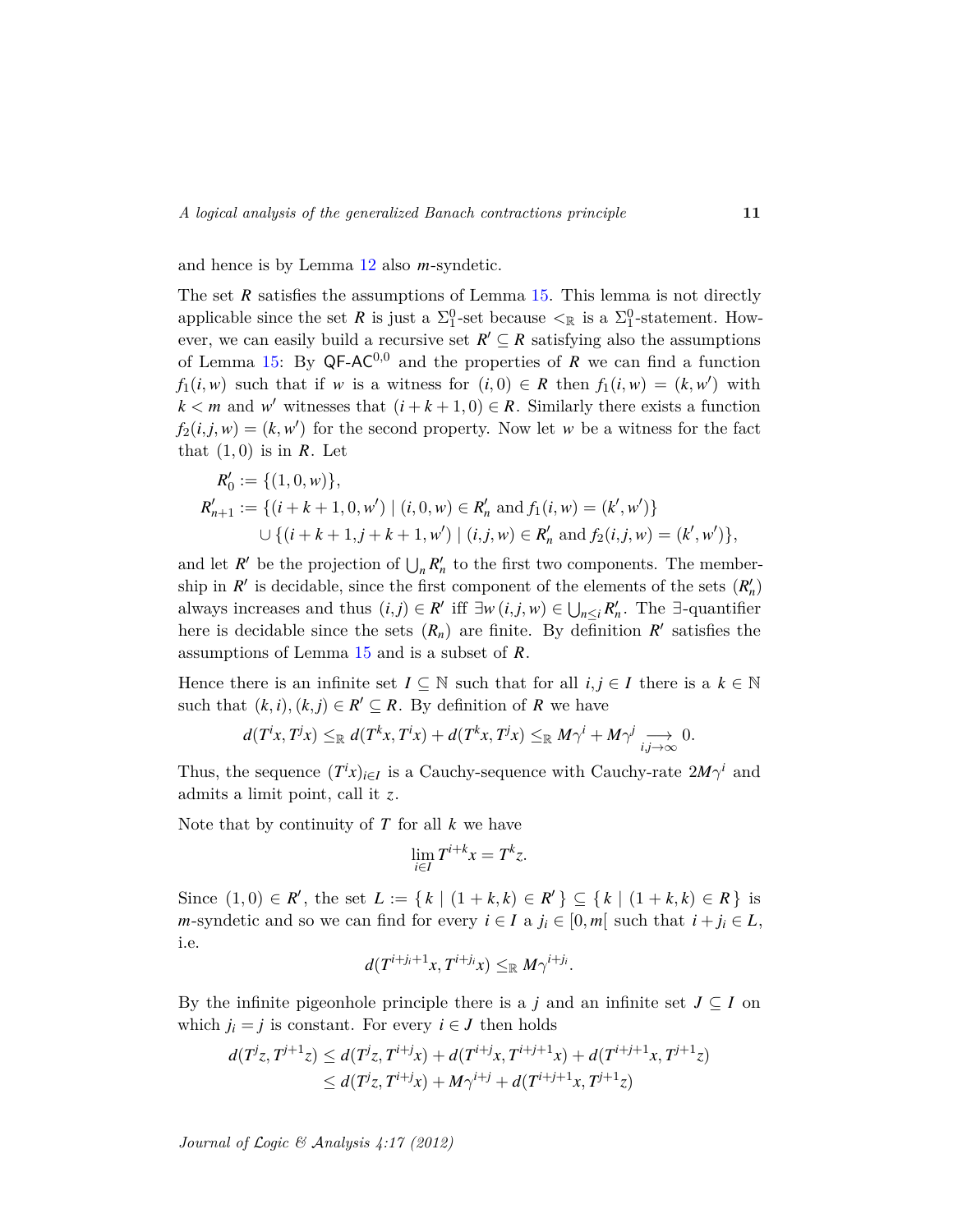The last expression tends to 0 as  $i \in J$  tends to infinity. This yields that  $T^j z$  is a fixed-point.

The proof formalizes in  $\mathsf{RCA}_0 + \Sigma^0_2$ -IA except for Lemma [15,](#page-8-5) where we need  $RT_2^2$  is *m* is uniformly bounded and  $RT_{<\infty}^2$  otherwise. Hence, the statement follows.  $\Box$ 

<span id="page-11-1"></span>**Remark 16** A careful inspection of the proof show that in the proof of [\(i\)](#page-9-0) the principle  $\Sigma_2^0$ -IA is only used to establish that the all iterates  $T^n$  of  $T$  exists. This is needed to build the set  $R$ . Thus,  $\text{GBCC}_{m}^{cont}$  restricted to g-contractions *T* where  $T^n$  provably exists follows from  $RT_2^2$  over  $RCA_0$  without  $\Sigma_2^0$ -IA.

### **3.2 Proof of the general case**

Now let  $T: \mathcal{X} \longrightarrow \mathcal{X}$  be an arbitrary g-contraction.

<span id="page-11-0"></span>**Lemma 17**  $(RCA_0^{\omega} + (R_1), [7, Lemma 3])$  $(RCA_0^{\omega} + (R_1), [7, Lemma 3])$  $(RCA_0^{\omega} + (R_1), [7, Lemma 3])$  Let  $x \in \mathcal{X}$ . If there exists an  $n \ge 1$ such that  $T^n x = x$  then already  $Tx = x$ .

**Proof** Assume that *n* is minimal with  $T^n x =_X x$ . Since  $x =_X y$  is  $\Pi_1^0$  one can find such an *n* using  $\Sigma_1^0$ -IA.

If  $n \geq 2$  take  $i < j \in [1, n]$  such that  $d(T^i x, T^j x)$  is minimal. Again  $\Sigma_1^0$ -IA proves that such  $i, j$  exists.

By the  $(m, \gamma)$ -g-contraction property there is a  $k \in [1, m]$  such that

$$
\gamma^k d(T^i x, T^j x) >_{\mathbb{R}} d(T^{i+k} x, T^{j+k} x).
$$

By the assumption  $T^n(x) = x$  the right side is equal to  $d(T^{(i+k) \text{ mod } n}x, T^{(j+k) \text{ mod } n}x)$ which is a contradiction to the minimality.

Hence  $n = 1$  and  $Tx = x$ .  $\Box$ 

**Lemma 18** ( $RCA_0$ , [\[1,](#page-14-1) Lemma 3.2]) Let *N* be a given multiple of *m*. Then for all  $u, v \in \mathbb{N}$  there exists a number  $p(u, v) \in \mathbb{N}$  such that whenever  $R \in$  $[1, p(u, v)] \times [0, \infty)$  is a relation satisfying

- (1) the set  $\{i \mid (i,0) \in R\}$  meets every sets  $[k+1,k+N] \subseteq [1,p(u,v)],$
- (2) if  $i + m \leq p(u, v)$  and  $(i, j) \in R$ , then there are  $1 \leq i', j' \leq J$  such that  $(i + i', j + j') \in R$ ,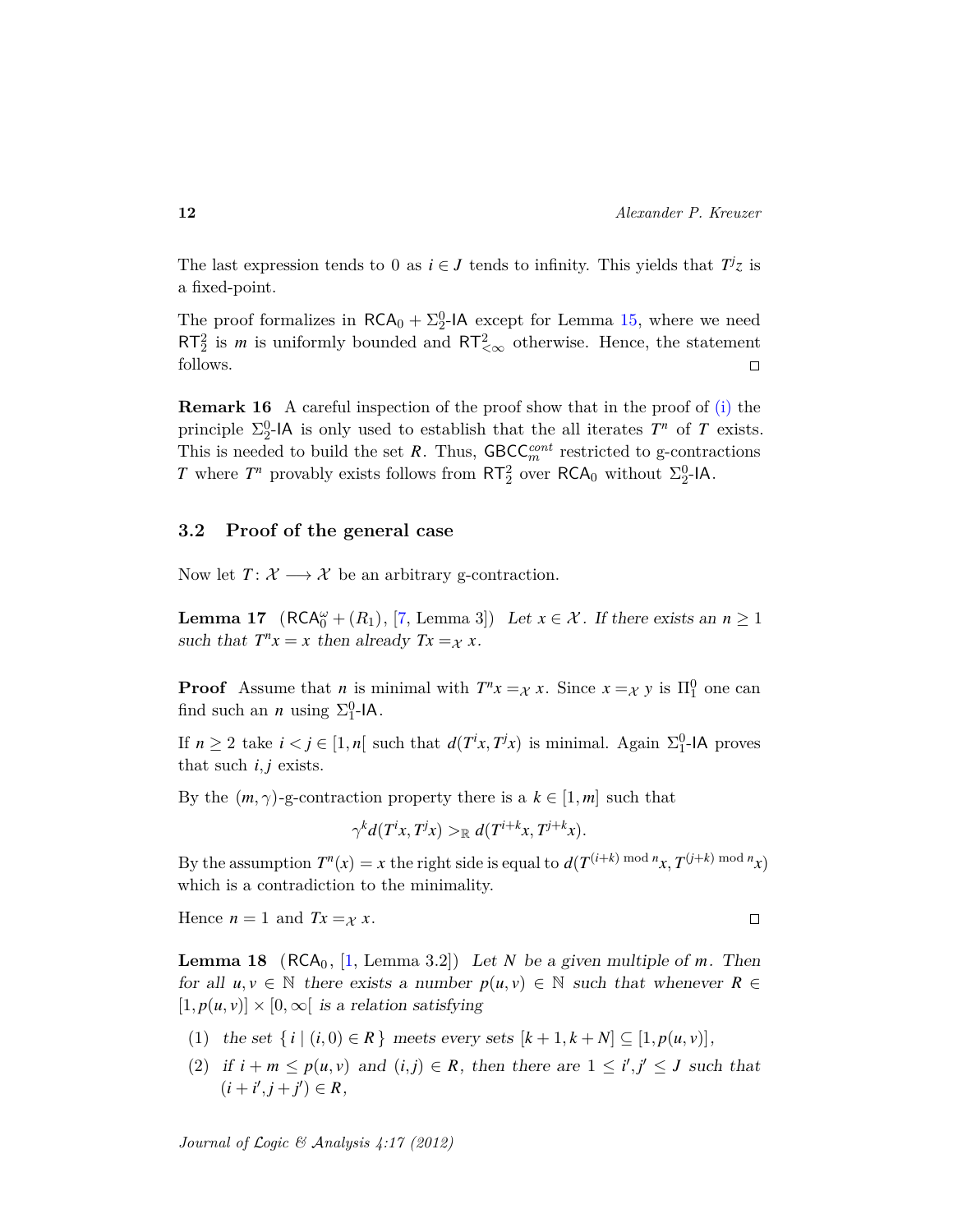then there exists a subinterval  $[k+1, k+N] \subseteq [1, p(u,v)]$  and  $k_1, \ldots, k_u \in \mathbb{N}$ such that

- (1)  $k_{r+1} k_r \geq m$  for  $1 \leq r \leq u$ ,
- (2) for every  $k_r$  there exists a  $q \in [k+1, k+N]$  such that  $(q, k_r) \in R$ .

**Proof** The proof of Arvanitakis in [\[1,](#page-14-1) Lemma 3.2] uses only quantifier free induction and can be formalized even in elementary arithmetic.  $\Box$ 

<span id="page-12-0"></span>**Lemma 19**  $(RCA_0^{\omega} + (R_1), [1, Lemma 3.1])$  $(RCA_0^{\omega} + (R_1), [1, Lemma 3.1])$  $(RCA_0^{\omega} + (R_1), [1, Lemma 3.1])$  Assume that no power of *T* has a fixed-point, then for every  $N \in \mathbb{N}$  there exists a  $p(N) \in \mathbb{N}$  such that for every point  $z \in X$  there exists an  $\varepsilon >_{\mathbb{R}} 0$  with the property that for every  $y \in X$  one finds *N* successive iterates of *T* in the set  $y, Ty, \ldots, T^{p(N)-1}y$  whose distance to *z* is bigger than *ε*.

**Proof** This lemma is an elementary application of the previous lemma. The proof of Arvanitakis ([\[1,](#page-14-1) Lemma 3.1]) can also be formalized in this system.  $\Box$ 

**Proof of Theorem [3](#page-3-0)** Like in the continuous case we construct using Lemma [15](#page-8-5) an infinite set *I*. We now use that this lemma also provides a piecewise *N*-syndetic  $\Delta_2^0$ -set  $\tilde{I}$ , such that  $I \subseteq \tilde{I} \subseteq \mathbb{N}$ . Again  $(T^i x)_{i \in \tilde{I}}$  is a Cauchy-sequence with Cauchyrate  $2M\gamma^i$  and limit point *z*. Note that the sequence restricted to the elements in *I* converges to *z*, too. Hence, *z* is definable in the system.

Assume for a contradiction that *T* has no fixed point. By Lemma [17](#page-11-0) no power of *T* has a fixed point and hence by Lemma [19](#page-12-0) for a given *N* there are  $p(N), \varepsilon$ , such that for every point  $y \in \mathcal{X}$  in  $(T^i y)_{i \in [1, p(N)]}$  there are *N* successive elements, which are more than *ε* apart from *z*.

By the convergence of  $(T^i x)_{i \in I}$  there exists an *i*<sub>0</sub> such that

$$
d(T^ix, z) < \varepsilon \quad \text{for } i \in \tilde{I} \text{ and } i \geq i_0.
$$

The  $\Delta_2^0$ -set  $\tilde{I}_0 := \tilde{I} \cap [i_0, \infty[$  is evidently also piecewise *N*-syndetic.

Using the piecewise *N*-syndetic property of  $I_0$  one can find a subset of size  $p(N)$ where at least every *N*-th element is  $\varepsilon$ -close to *z*, contradicting the conclusion of Lemma [19](#page-12-0) and thus the assumption that *T* has no fixed-point.

This proves the theorem.

Again, the proof formalizes in  $\mathsf{RCA}^{\omega}_0 + (R_1)$  except for Lemma [15,](#page-8-5) where we need  $RT_2^2$  is *m* if uniformly bounded and  $RT_{<\infty}^2$  and  $\Sigma_3^0$ -IA otherwise. Hence, the statement follows.  $\Box$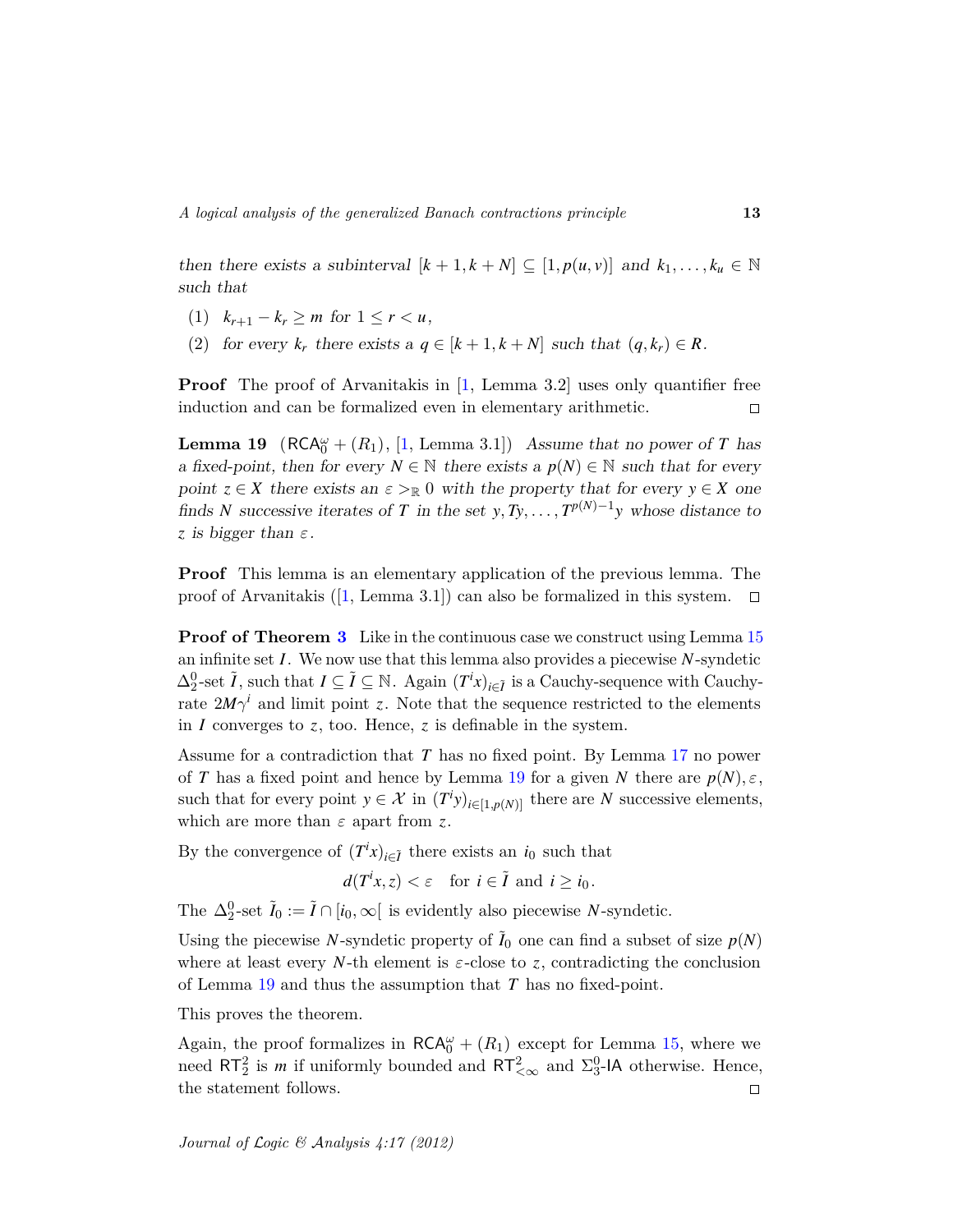## **4 Final remarks**

We showed that the generalized Banach contractions principle follows from Ramsey's theorem for pairs. The proof depends essentially on the fact that Ramsey's theorem splits into stable Ramsey's theorem and the cohesive principle. This shows that this split is not only useful as a technical tool to investigate the strength of  $RT_2^2$  but also is (implicitly) used outside of logic.

The principle  $\mathsf{GBCC}^{cont}$  trivially implies  $\Sigma^0_2$ -IA since it assumes by formulation that for each functional  $T$  its iterates  $T<sup>n</sup>$  exists which implies—as mentioned in Section  $1-\Sigma_2^0$ -induction. For the principle  $\mathsf{GBCC}_m^{cont}$  the formulation does not require  $\Sigma_2^0$ -induction, since only iterations of *T* up to the uniform bound *m* are needed.

We do not know whether  $\mathsf{GBCC}_m^{cont}$  or even the restriction mentioned in Re-mark [16](#page-11-1) implies  $\Sigma_2^0$ -induction. Given the fact that for  $RT_2^2$  this question is still open, see [\[20\]](#page-15-9), and for the weaker principle  $SRT<sub>2</sub><sup>2</sup>$  this was just recently resolved, see [\[6\]](#page-14-11), this question might be very difficult to answer.

The usual Banach contractions principle is provable in the base system  $RCA_0$ . Therefore, GBCC*cont* is stronger than the usual Banach contractions principle. We were not able to show that  $GBCC_m^{cont}$  does not follow from  $RCA_0$ . Thus, it might be possible that this principle coincide with the Banach contractions principle. Given that fact that the combinatorics of the generalized Banach contractions principle is much more complicated we conjecture that this is not the case and that there is a computable instance of  $\mathsf{GBCC}_m^{cont}$  having no computable solution. However, it remains open to determine the strength of the generalized Banach contractions principle below Ramsey's theorem for pairs.

Our formalization shows that program extraction techniques we developed in [\[17\]](#page-15-10) are applicable. It is a first step to extract quantitative content—like rates of asymptotic regularity—from the generalized Banach contractions principle.

## **Acknowledgments**

The author was supported by the German Science Foundation (DFG Project KO 1737/5-1) and the Récré project.

The results of this paper are part of the author's dissertation, written under the supervision of Prof. Ulrich Kohlenbach.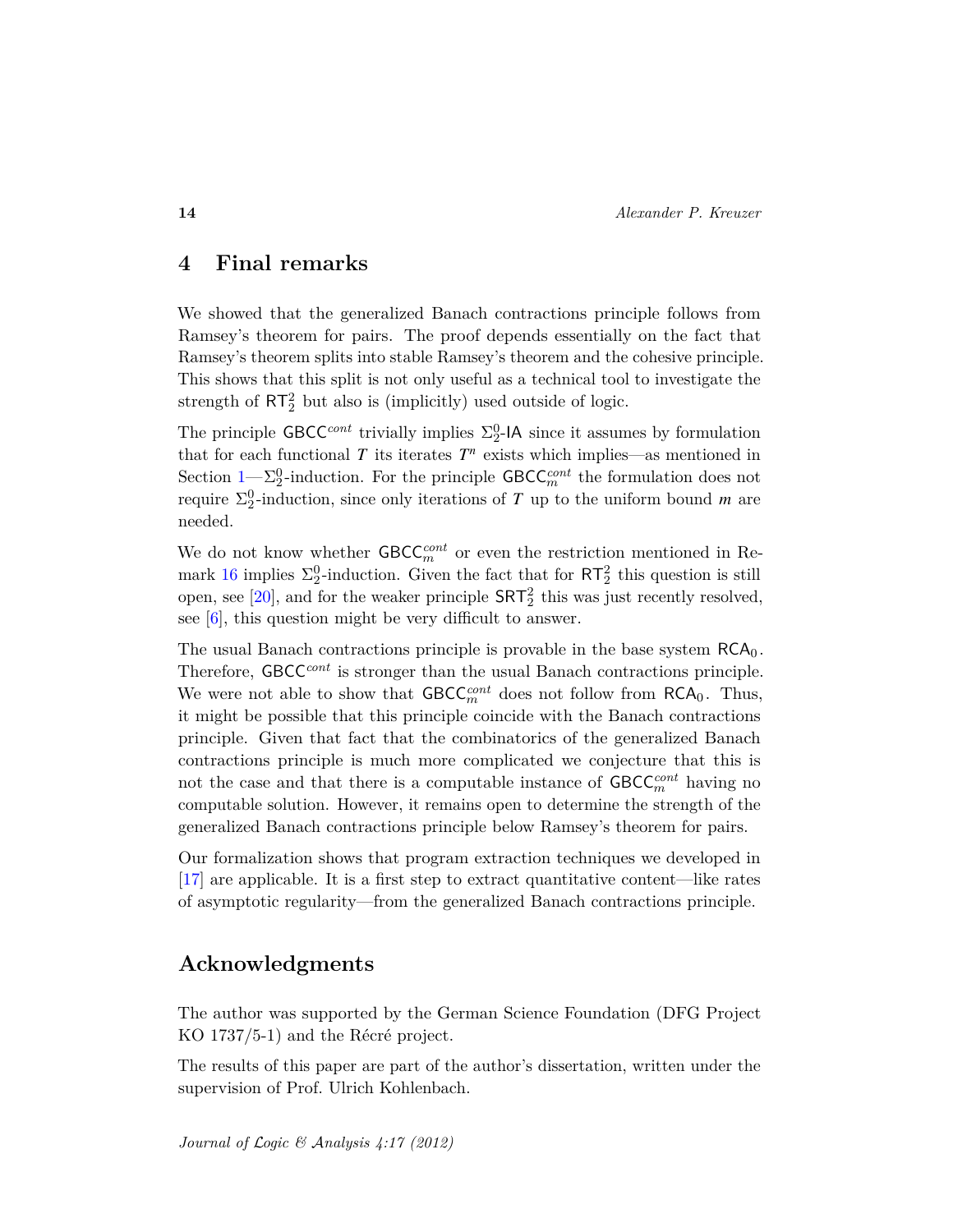The author would like to thank the anonymous referees for comments and suggestions that have helped to improve the presentation of this paper.

## **References**

- <span id="page-14-1"></span>[1] **A D Arvanitakis**, *A proof of the generalized Banach contraction conjecture*, Proc. Amer. Math. Soc. 131 (2003), 3647–3656; doi: [10.1090/S0002-9939-03-](http://dx.doi.org/10.1090/S0002-9939-03-06937-5) [06937-5.](http://dx.doi.org/10.1090/S0002-9939-03-06937-5)
- <span id="page-14-9"></span>[2] **T C Brown**, *An interesting combinatorial method in the theory of locally finite semigroups*, Pacific J. Math. 36 (1971), 285–289.
- <span id="page-14-4"></span>[3] **P A Cholak**, **C G Jockusch, Jr**, **T A Slaman**, *On the strength of Ramsey's theorem for pairs*, J. Symbolic Logic 66 (2001), 1–55; doi: [10.2307/2694910.](http://dx.doi.org/10.2307/2694910)
- <span id="page-14-7"></span>[4] **P A Cholak**, **C G Jockusch, Jr**, **T A Slaman**,corrigendum to: *On the strength of Ramsey's theorem for pairs*, J. Symbolic Logic 74 (2009), 1438–1439; doi: [10.2178/jsl/1254748700.](http://dx.doi.org/10.2178/jsl/1254748700)
- <span id="page-14-8"></span>[5] **C T Chong**, **S Lempp**, **Y Yang**, *On the role of the collection principle for*  $\Sigma^0_2$ -formulas in second-order reverse mathematics, Proc. Amer. Math. Soc. 138 (2010), 1093–1100; doi: [10.1090/S0002-9939-09-10115-6.](http://dx.doi.org/10.1090/S0002-9939-09-10115-6)
- <span id="page-14-11"></span>[6] **C T Chong**, **T A Slaman**, **Y Yang**, *The metamathematics of stable Ramsey's Theorem for pairs*, preprint (2012); available at [http://www.math.nus.edu.sg/](http://www.math.nus.edu.sg/~chongct/paper-ams.pdf) [~chongct/paper-ams.pdf](http://www.math.nus.edu.sg/~chongct/paper-ams.pdf).
- <span id="page-14-6"></span>[7] **D Fremlin**, *The generalized Banach contraction theorem* (2002); available at <http://www.essex.ac.uk/maths/people/fremlin/n02k16.ps>.
- <span id="page-14-3"></span>[8] **H Friedman**, **S G Simpson**, **X Yu**, *Periodic points and subsystems of secondorder arithmetic*, Ann. Pure Appl. Logic 62 (1993), 51–64, Logic Colloquium '89 (Berlin); doi: [10.1016/0168-0072\(93\)90187-I.](http://dx.doi.org/10.1016/0168-0072(93)90187-I)
- <span id="page-14-10"></span>[9] **H Furstenberg**, *Recurrence in ergodic theory and combinatorial number theory*, M. B. Porter Lectures, Princeton University Press, Princeton, N.J., 1981.
- <span id="page-14-2"></span>[10] **K Gödel**, *Über eine bisher noch nicht benützte Erweiterung des finiten Standpunktes*, Dialectica 12 (1958), 280–287; doi: [10.1111/j.1746-8361.1958.tb01464.x.](http://dx.doi.org/10.1111/j.1746-8361.1958.tb01464.x)
- <span id="page-14-5"></span>[11] **D R Hirschfeldt**, **R A Shore**, *Combinatorial principles weaker than Ramsey's theorem for pairs*, J. Symbolic Logic 72 (2007), 171–206; doi: [10.2178/jsl/1174668391.](http://dx.doi.org/10.2178/jsl/1174668391)
- <span id="page-14-0"></span>[12] **J R Jachymski**, **B Schroder**, **J D Stein, Jr**, *A connection between fixed-point theorems and tiling problems*, J. Combin. Theory Ser. A 87 (1999), 273–286; doi: [10.1006/jcta.1998.2960.](http://dx.doi.org/10.1006/jcta.1998.2960)